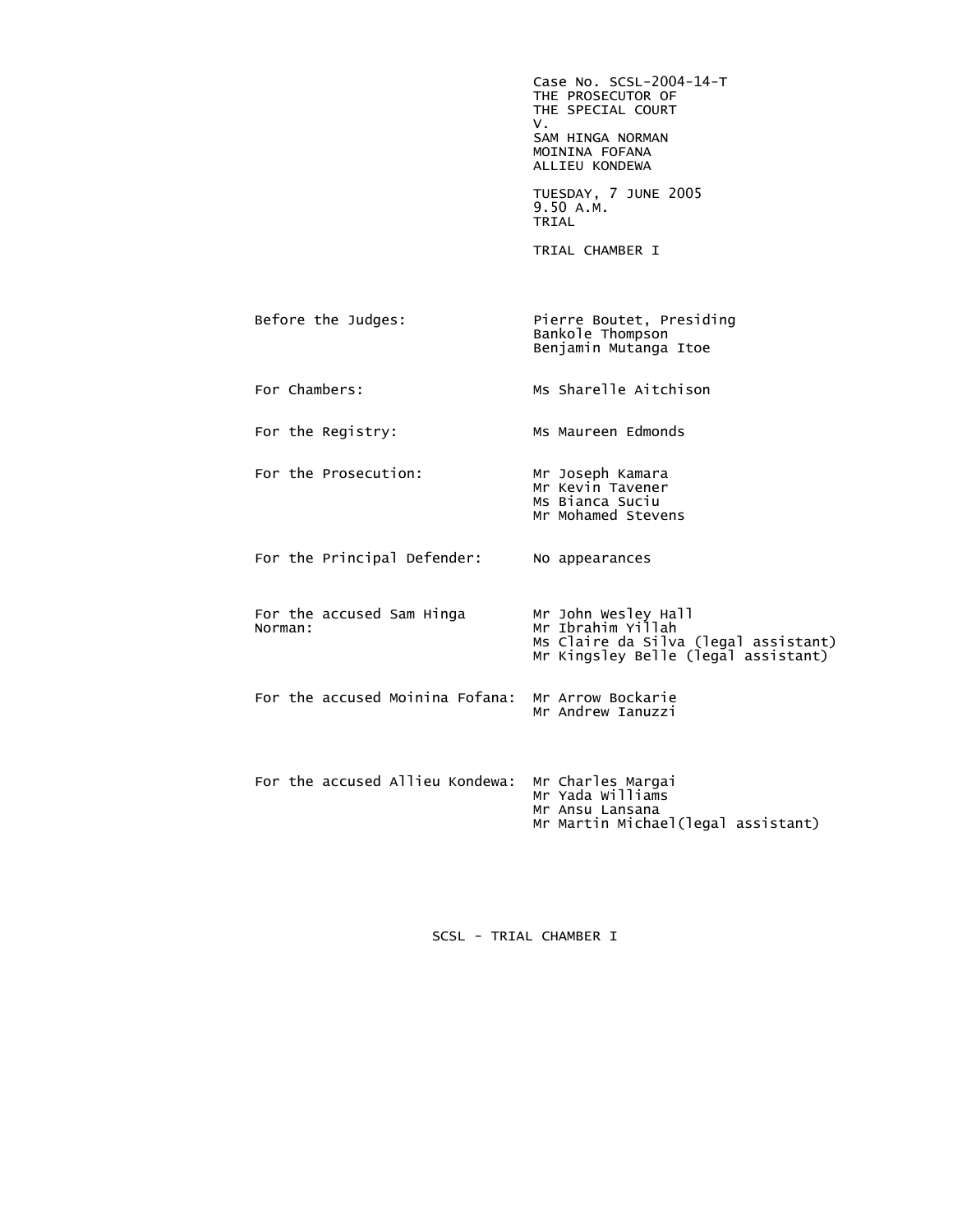1 [HN070605A - EKD] 2 Tuesday, 7 June 2005 3 **Example 2 [The accused Norman not present]**  4 [The accused Kondewa and Fofana present] 09:25:13 5 [Open session] 6 [Upon commencing at 9.50 a.m.] 7 PRESIDING JUDGE: Good morning, counsel. Mr Prosecutor, 8 good morning. Welcome, Mr Hall. 9 Mr Prosecutor, you told us yesterday that you were to 09:53:57 10 proceed this morning with the specific witness. Could you 11 confirm what is the status of this witness. 12 MR TAVENER: That's TF2-218 and he is now available to 13 testify. 14 PRESIDING JUDGE: This is a witness for which the Court 09:54:18 15 agreed and ordered that he could testify in a closed session. 16 MR TAVENER: That's correct. The witness following this 17 witness also is of the same status. 18 PRESIDING JUDGE: So the witness following this particular 19 witness is the other witness that the Court dealt with yesterday 09:54:32 20 about closed session as well? 21 MR TAVENER: That's correct. 22 PRESIDING JUDGE: Okay. Thank you. 23 For the public in the audience, can you give the Court an 24 estimate about the time? I mean, I will not hold you to the 09:54:46 25 minute or even the hour, but just are we talking half a day, day 26 and half, three days? That is the kind of thing I would like to 27 hear from you, if possible. 28 MR TAVENER: Today's witness will finish certainly today. 29 The examination-in-chief will take no longer than an hour and a

SCSL - TRIAL CHAMBER I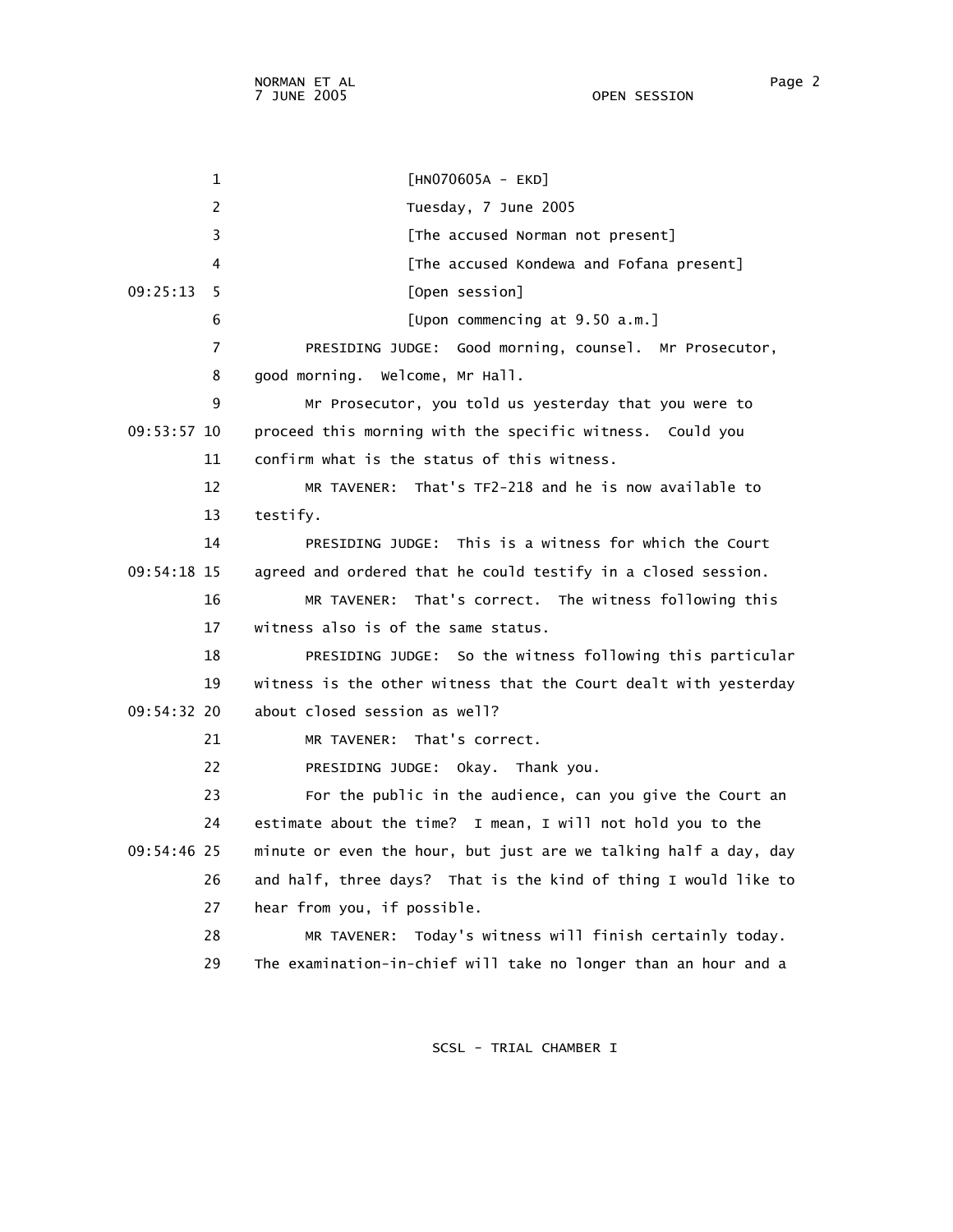NORMAN ET AL Page 3

OPEN SESSION

 1 half at the very longest and then the cross-examination 2 obviously. As to the next witness, depending on how that is 3 organised, he should be finished within two days. 4 PRESIDING JUDGE: Within two days after the first witness? 09:55:22 5 MR TAVENER: From the Wednesday. 6 PRESIDING JUDGE: From the Wednesday. 7 MR TAVENER: So we only have the one witness today. 8 Tomorrow we have the other witness; he'll take approximately two 9 days. 09:55:30 10 PRESIDING JUDGE: Two days taking into account that on 11 Wednesday we only sit on half a day. 12 MR TAVENER: I understand there may be an application in 13 regards to that but I can leave that to later. 14 PRESIDING JUDGE: We will deal with that in due course. I 09:55:45 15 am just telling you we are not prepared to make much concession 16 on that. Very well, as we are proceeding with Witness TF2-218, 17 and this is a witness for whom the Court has agreed yesterday to 18 hear his evidence in a closed session, we will now proceed in a 19 closed session with this witness. For members of the public and 09:56:14 20 those in the public gallery, you have heard some of the 21 explanations. It is likely we will be in closed session for 22 certainly the next three days and probably even a little bit more 23 than three days. It is unfortunate but this is the only way we 24 can proceed with that at this particular moment. So court is now 09:56:36 25 moving into a closed session. 26 [At this point in the proceedings, a portion of the 27 transcript, pages 4 to 101, was extracted and sealed under 28 separate cover, as the session was heard in camera.] 29

SCSL - TRIAL CHAMBER I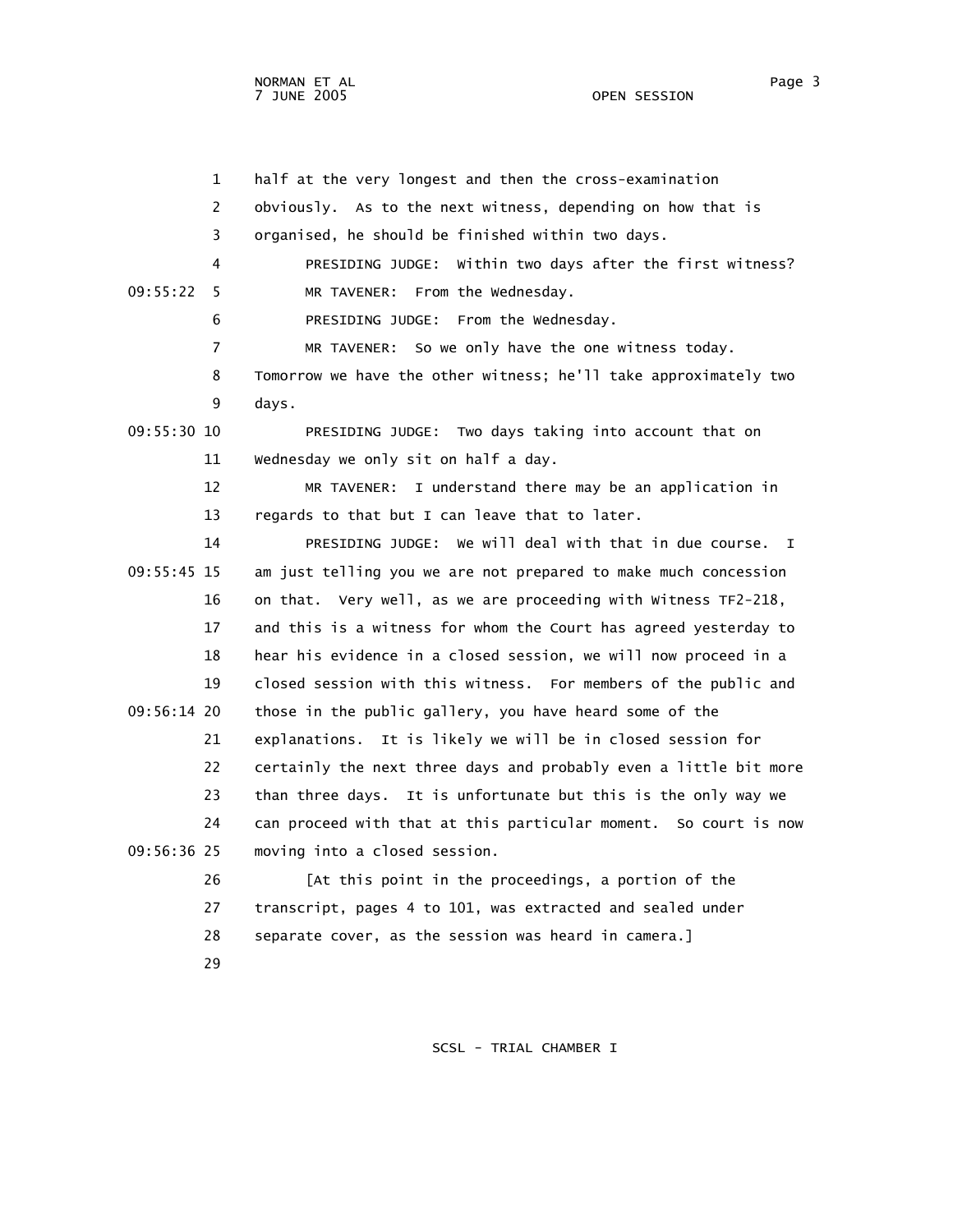1 [Whereupon the hearing adjourned at 3.55 p.m., 2 to be reconvened on Wednesday, the 8th day of 3 June 2005, at 9.30 a.m.] **5**